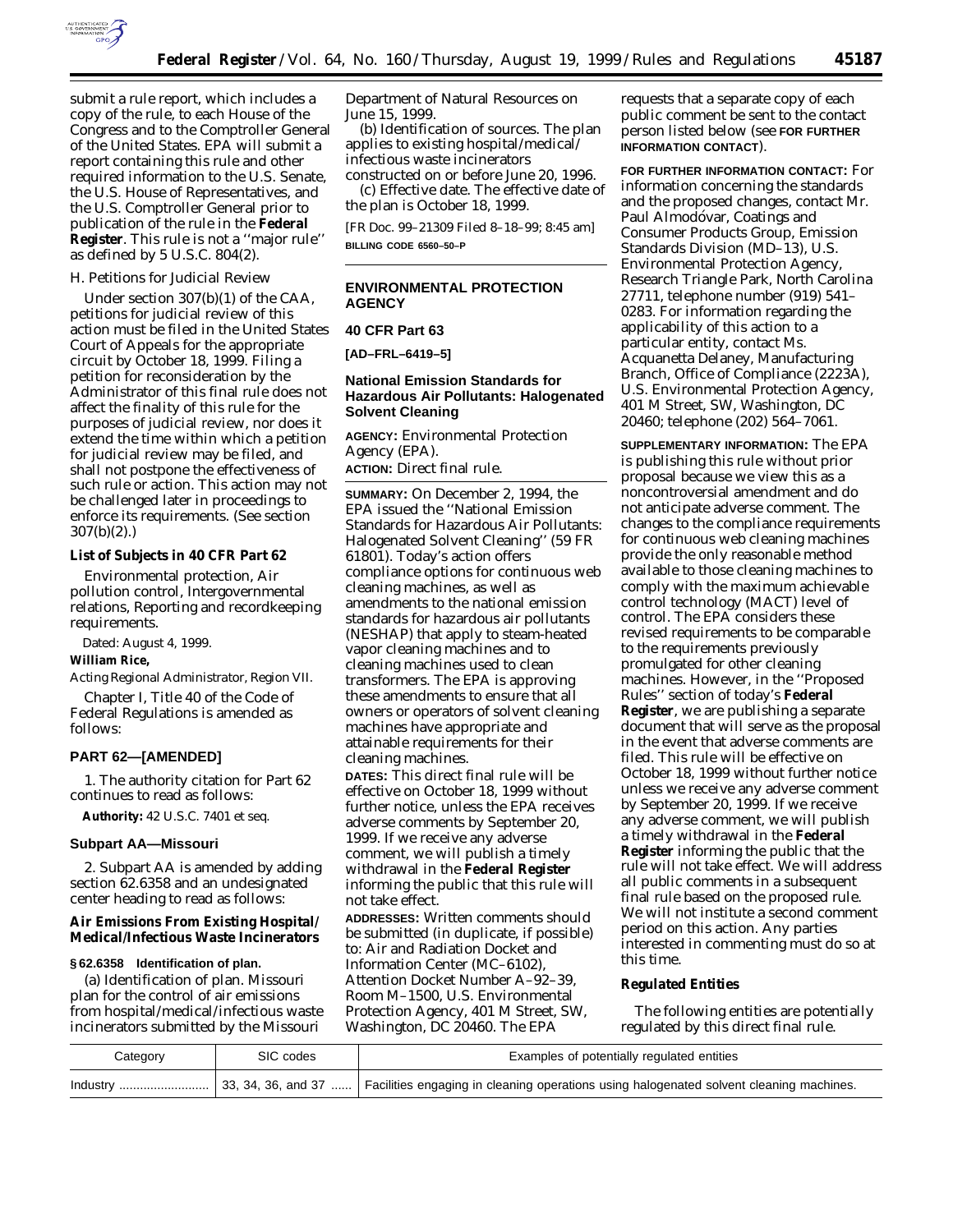This list is not intended to be exhaustive, but rather provides a guide for readers regarding entities likely to be affected by this action. This list includes the types of entities that the EPA is now aware could potentially be regulated by this action. Other types of entities not listed could also be affected. To determine whether your facility, company, or organization is regulated by this direct final rule, you should carefully examine the applicability criteria in § 63.460 of the promulgated rule. If you have any questions regarding the applicability of this direct final rule to a particular entity, consult the person listed in the preceding **FOR FURTHER INFORMATION CONTACT** section.

#### **Organization of This Document**

The information presented in this preamble is organized as follows:

- I. Background
	- A. Why Is EPA Amending the NESHAP for Halogenated Solvent Cleaning?
	- B. What Is the Purpose of This Direct Final Rule?
	- C. Does This Rule Apply to Me?
	- D. Do the Changes in Today's Direct Final Rule Apply to My Machines?
- II. New Requirements for Continuous Web Cleaning Machines
- A. How Do I Know if My Machine is a Continuous Web Cleaning Machine?
- B. What Changes Impact My Continuous Web Cleaning Machines?
- C. How Did EPA Develop These Changes?
- D. How Do I Know if My Machine Is ''New'' or an ''Existing'' Continuous Web Cleaning Machine?
- E. When Must I Comply With These New Requirements?
- III. Other Changes
	- A. What Change Is EPA Making That Applies to My Transformer Cleaning Operations?
	- B. What Changes Impact My Steam-Heated Vapor Cleaning Machines?
- IV. Impacts
- V. Administrative Requirements A. Docket
	- B. Executive Order 12866: Regulatory
	- Planning and Review C. Executive Order 12875: Enhancing
	- Intergovernmental Partnerships D. Executive Order 13084: Consultation
	- and Coordination with Indian Tribal Governments
	- E. Unfunded Mandates Reform Act
	- F. Regulatory Flexibility/Small Business Regulatory Enforcement Fairness Act
	- G. Paperwork Reduction Act
	- H. Executive Order 13045: Protection of Children from Environmental Health Risks and Safety Risks
	- I. Submission to Congress and the Comptroller General
	- J. National Technology Transfer and Advancement Act

#### **I. Background**

### *A. Why Is EPA Amending the NESHAP for Halogenated Solvent Cleaning?*

The EPA promulgated the halogenated solvent cleaning (HSC) NESHAP on December 2, 1994. That rule included requirements for batch and in-line cleaning machines and included both control device and work practice requirements. A batch cleaning machine is defined in the HSC NESHAP as ''a solvent cleaning machine in which individual parts or sets of parts move through the entire cleaning cycle before new parts are introduced.'' Inherent in some of the requirements is the understanding that the part or set of parts stops at one or various points in the machine for cleaning and for removal of cleaned parts. In contrast, an in-line cleaning machine (or continuous cleaning machine) is defined in the HSC NESHAP as ''a solvent cleaning machine that uses an automated parts handling system, typically a conveyor, to automatically provide a continuous supply of parts to be cleaned.''

After promulgation, several industry groups raised concerns about how some cleaning machines would be classified under the rule. These commenters stated that some machines did not clearly and completely fit into any of the categories of cleaning machines included in the HSC NESHAP. The machines in question included movie film cleaning machines and machines used to clean strips, rods, and wire.

After some initial review, the EPA concluded that these issues warranted additional consideration. On May 5, 1998 (63 FR 24768), the EPA issued an immediate stay of compliance for the continuous web cleaning machines until August 3, 1998. In that same action, the EPA proposed to extend the compliance date for these units for an additional year, to August 3, 1999, to allow for an equivalency determination. The EPA received comments on the proposed extension. One commenter expressed concern that the 1-year extension may not be sufficient time to review the data, complete the technical analysis, propose and promulgate an equivalency determination, and allow sufficient time for facilities to comply with the new requirements. The EPA agreed with these comments and on December 11, 1998 (63 FR 68397) extended the compliance date for continuous web cleaning machines to December 2, 1999.

## *B. What Is the Purpose of This Direct Final Rule?*

This direct final rule does two things. First, it promulgates alternative compliance requirements for continuous

web cleaning machines. A continuous web cleaning machine is a cleaning machine that cleans a continuous web part at speeds in excess of 11 feet per minute. Changes to the rule impacting continuous web cleaning machines are discussed in section II.A of this direct final rule. Second, this direct final rule makes two minor changes, discussed in section II.B, which are the only changes that impact cleaning machines other than continuous web cleaning machines.

#### *C. Does This Rule Apply to Me?*

You are subject to the HSC NESHAP if you are the owner or operator of a halogenated solvent cleaning machine. A halogenated solvent cleaning machine is any piece of equipment used to remove soil if the solvent used in the machine contains more than 5 percent in total of any of the following halogenated solvents: perchloroethylene; methylene chloride; 1,1,1-trichloroethane (also known as methyl chloroform); trichloroethylene; carbon tetrachloride; and chloroform.

## *D. Do the Changes in Today's Direct Final Rule Apply to My Machines?*

The changes contained in today's direct final rule only apply to you if your machines meet any of the following criteria:

1. Halogenated solvent cleaning machines that are classified as continuous web cleaning machines. (Changes impacting these machines are discussed in section II.A.)

2. Halogenated solvent cleaning machines used to clean polychlorinated biphenyl (PCB) laden transformers. (A change impacting these machines is discussed in section II.B.)

3. Halogenated solvent cleaning machines that are steam-heated vapor cleaning machines. (The definition of continuous web cleaning machines and a change impacting these machines is discussed in section II.B.)

## **II. New Requirements for Continuous Web Cleaning Machines**

### *A. How Do I Know if My Machine Is a Continuous Web Cleaning Machine?*

A continuous web cleaning machine is a solvent cleaning machine in which parts such as film, coils, wire, and metal strips are cleaned at speeds in excess of 11 feet per minute. Parts are generally uncoiled, cleaned such that the same part is simultaneously entering and exiting the solvent application area of the solvent cleaning machine, and then recoiled or cut. For the purposes of this subpart, all continuous web cleaning machines are considered to be a subset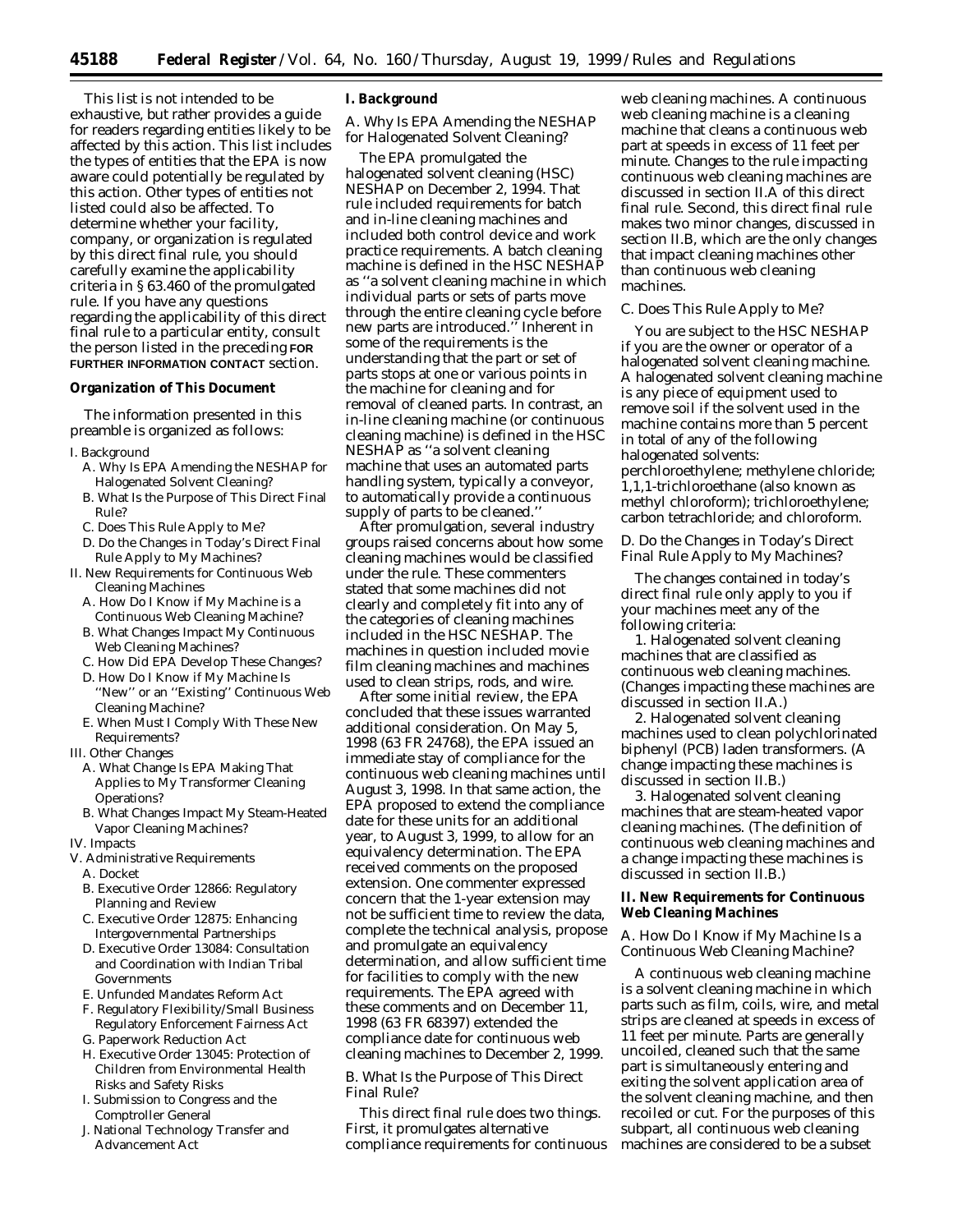of in-line solvent cleaning machines. These units tend to be used in two distinct areas: (1) Movie film cleaning and (2) continuous strip, wire, or rod cleaning.

### Movie Film Cleaning

The movie film cleaning industry typically uses a continuous web cleaning machine to clean the surfaces on large reels of film. Typically, a reel is loaded onto the machine and the film threaded through a series of rollers. The film is then either fed into a vat or past a series of spray nozzles that apply the chlorinated solvent onto the film. The film is then dried using air jets, cloth pads, or a combination of both.

#### Strip, Rod, or Wire Cleaning

This group of continuous web cleaning machines cleans a more diverse product group, including large flat pieces of metal, metal rods, and thin wires. The machines can be dip tanks, spray applications, or a combination. While the EPA has only currently identified continuous web cleaning machines used to clean metal products, these machines may clean nonmetal products which would also be covered by this rule.

The EPA considered both of the above types of continuous web cleaning machines when developing the changes discussed today.

### *B. What Changes Impact My Continuous Web Cleaning Machines?*

The changes will enable you to comply with all of the requirements of the HSC NESHAP. The options are similar to the options for other in-line cleaning machines. The changes are equivalent to those codified at 40 CFR part 63, subpart T, and include new equivalent controls for some existing requirements and clarifications of the EPA's interpretation of existing requirements germane to continuous web cleaning machines. The changes account for the inherent differences between the solvent cleaning machines that were the basis for the HSC NESHAP promulgated in 1994 and continuous web cleaning machines. The changes to the rule that apply only to continuous web cleaning machines are:

1. An Alternative to the Requirement for a Maximum Parts Speed of 11 Feet per Minute and the Requirement for a Dwell Time in Some Options

You are not required to meet the speed and dwell requirements if your continuous web cleaning machine meets other specific requirements. These requirements include a properly designed, operated, and maintained

system to eliminate visible carryout of solvent on your continuous web product. In addition, you must comply with the monitoring, recordkeeping, and reporting requirements for the controls that replace the hoist speed and dwell requirements.

2. A Change in the Alternative for Continuous Web Cleaning Machines Venting to a Carbon Adsorber

A properly designed and operated continuous web cleaning machine can comply with the new or existing source requirements by venting the exhaust from the enclosed cleaning chamber through a properly operated and maintained carbon adsorption system instead of one of the equipment combinations listed in the HSC NESHAP. However, the system used must be demonstrated to the Administrator's satisfaction to be equal to the MACT level of control established for the listed control combinations.

3. A Clarification That There is No Freeboard Ratio Requirement if Your Continuous Web Cleaning Machine Does Not Have an Exposed Sump

That is, if your continuous web cleaning machine has a remote reservoir, no freeboard ratio requirement applies.

4. A Clarification That the Ban on the Cleaning of Absorbent Materials Does Not Apply to Cloth Rollers Used in the Cleaning Process Inside Your Machine

However, you do have requirements that apply when you remove these rollers from the machine.

5. A Clarification on the Interpretation of Superheated Vapor Technology for Continuous Web Cleaning Machines

The new interpretation allows for any technology that raises the continuous web part above the boiling point of the solvent. A new term, superheated part technology, has been added to the rule to more clearly address this situation. Therefore, as with the HSC NESHAP promulgated in 1994, your specific compliance options in the amended HSC NESHAP depend on whether your cleaning machines are considered to be new or existing.

### *C. How Did EPA Develop These Changes?*

The EPA evaluated all data received on continuous web cleaning machines from the industry. The EPA contacted some facilities for additional data and identified several facilities for site visits. The EPA conducted several site visits and was able to gather additional data on the unique design and operational

requirements of continuous web cleaning machines. Based on these data, EPA evaluated how continuous web cleaning machines best fit into the HSC NESHAP promulgated in 1994 and identified changes to be made. The inability of some continuous web cleaning machines to comply with the rule is a result of differences between those machines and the cleaning machines used as the basis for the HSC NESHAP promulgated in 1994.

The first step in EPA's analysis was to determine whether existing compliance options could be used for continuous web cleaning machines. The only option available that did not include a maximum hoist speed requirement was the alternative standard included in § 63.464.

This option has only an overall solvent emission rate, with no design or work practice requirements. The EPA concluded that the continuous web cleaning machines were not candidates for the alternative standard. In addition, the overall solvent emission rates were established based on an infrequently used solvent cleaning machine, not on a continuous web cleaning machine. As the name suggests, continuous web cleaning machines tend to be operated on a continuous or near-continuous basis. Since compliance with this alternative standard was not viable, EPA then looked at the primary standards.

In general, continuous web cleaning machines could be brought into compliance with the requirements of the HSC NESHAP but for the following two requirements.

• The design requirement of § 63.463(a)(3) that ''each cleaning machine shall have an automated parts handling system capable of moving parts or parts baskets at a speed of 11 feet per minute or less from the initial loading of parts through the removal of cleaned parts.''

• The requirement for a ''dwell'' that is included in two of the four compliance options available for existing in-line cleaning machines.

The changes that were needed in the HSC NESHAP were due to potential issues with the following requirements:

• The design requirement of § 63.463(a)(2) that each ''cleaning machine shall have a freeboard ratio of 0.75 or greater.''

• The work practice requirement of § 63.463(d)(12) that ''sponges, fabric, wood, and paper products shall not be cleaned.''

• The design requirement for superheated vapor technology in one of the options for existing cleaning machines and two of the options for new cleaning machines.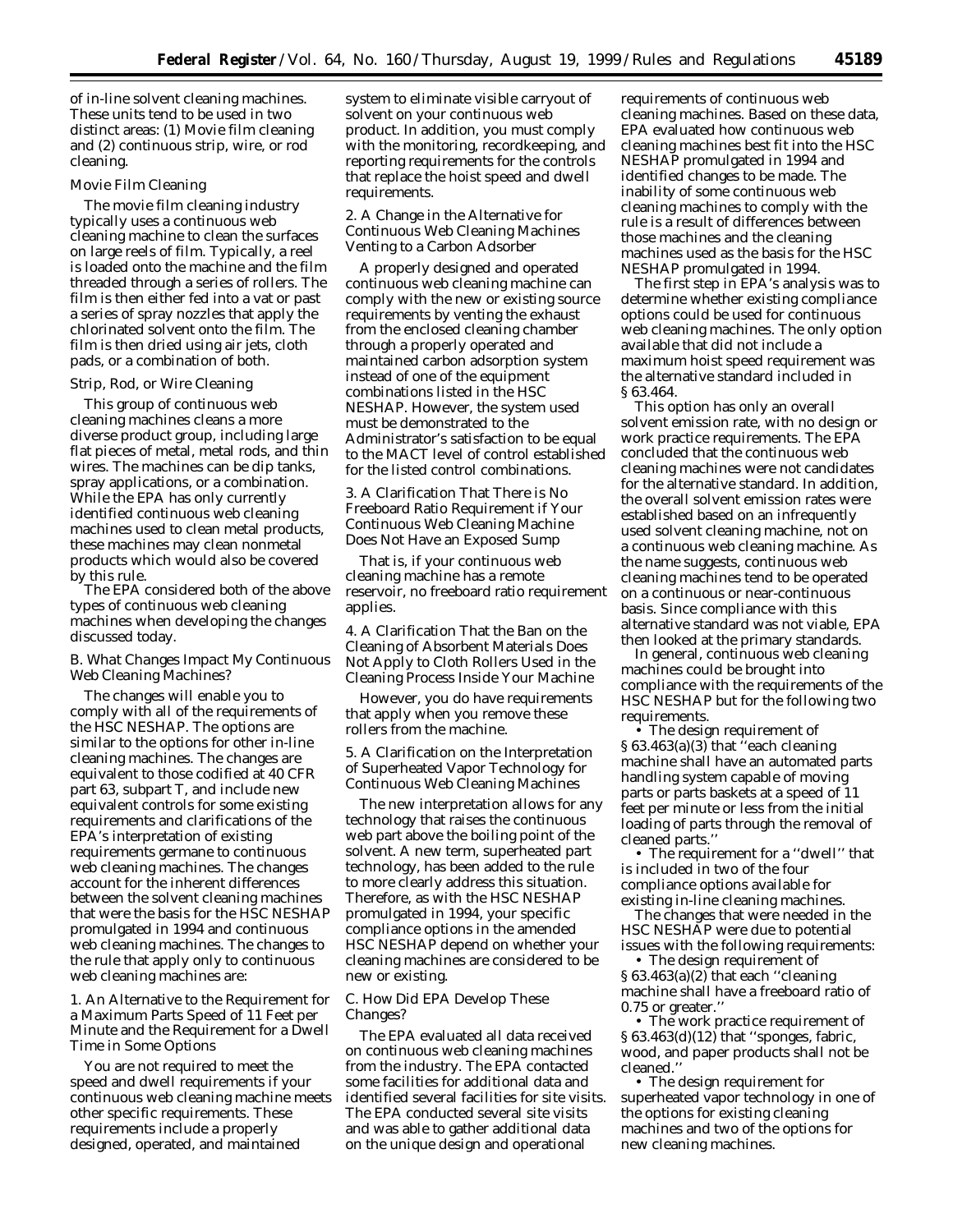Each of the changes deemed necessary to address these issues is discussed below.

### 1. Maximum Hoist Speed and Dwell Requirements

Continuous web cleaning machines are different from other solvent cleaning machines—they are designed to clean parts traveling at a high rate of speed. In addition, the ''part'' being cleaned, the continuous web part, is a long strip of material that is never totally within the parts cleaning machine. The part moves through the cleaning machine such that one end of the part exits the machine before the other end enters. Therefore, there is no opportunity to meet a dwell requirement.

When evaluating equivalency of alternative controls, it is important to understand the reason for the requirements in the original HSC NESHAP. Limiting part speed was required for two primary reasons:

• To limit liquid carryout on the part being cleaned caused by improper draining and improper cycle time.

• To limit the vapor disturbance or vapor carryout caused by parts moving through the solvent cleaning machine too quickly.

Similarly, a proper dwell time also limits carryout emissions. First, dwell allows the part extra time within the freeboard for liquid or vapor solvent to flash off and/or drain back into the solvent tank. Stopping below the vapor zone of a vapor cleaner, as required by a dwell under this rule, also tends to limit the speed that the part is traveling as it goes through the vapor zone. The dwell is particularly beneficial when the part has large pieces sticking out that can capture solvent liquid or vapor and remove it from the machine as the part is removed.

Based on observations made during the site visits to facilities with continuous web cleaning machines, EPA has concluded that properly operated squeegees and/or air knives are capable of controlling emissions to at least the same degree as a reduced parts speed for continuous web parts. Air knives and squeegee systems on a continuous web part remove essentially all of the solvent that remains on the part. These systems likely exceed the performance of a reduced hoist speed, in and of itself, because the effectiveness of a reduced hoist speed on emissions is dependent on other factors, such as the part shape and orientation. These air knives and squeegees work on continuous web cleaning machines to a higher efficiency than on traditional units because the part being cleaned is flat. Therefore,

there is nothing to trap the solvent liquid or vapors.

In order to ensure that all of the emission reductions associated with reduced parts speed and a dwell are realized, however, you will need to minimize the openings for part entrance and exit into the cleaning machine. The EPA observed minimized entry and exit openings in all cases that were evaluated during the development of these alternatives.

As with any other control, improperly operated or maintained squeegees or air knives can quickly eliminate any potential emission reductions. A part exiting a well-maintained squeegee or air knife system will be visibly dry. However, a part exiting an improperly maintained machine would have a thin film of solvent left on the surface. This film evaporates quickly after exiting the machine, which results in a much larger solvent loss rate. The new requirements in this direct final rule include requirements that ensure proper operation of these carryout reducing devices.

2. Carbon Adsorption Units on Continuous Web Cleaning Machines

When the EPA evaluated continuous web cleaning machines, we noticed an inherent benefit of these cleaning machines over typical machine design. This difference was particularly noticeable on film cleaning machines. The portion of film cleaning machines where solvent is applied tends to be enclosed and then vented to prevent solvent contamination of the expensive film. In these machines, the area surrounding the film take-up reel is also within an enclosed area and is often vented as well. When solvent is being used, the doors to the machines are closed. The exhaust from these machines is often vented to a carbon adsorber. The overall effectiveness of the carbon adsorber in these applications far exceeded the overall control efficiency calculated for other solvent cleaning machines during the rule development. A control efficiency of 65 percent was used for carbon adsorbers when a machine was actively cleaning parts. When combined with other controls and accounting for times when the machine was not operating, the overall control efficiencies that were used as the basis for existing and new machines was 60 and 70 percent, respectively.

Based on the information gathered on film cleaning machines, the EPA has concluded that the use of a carbon adsorption system on a properly operated and maintained unit will ensure emission reductions that are at

least as effective as the controls established as MACT in the promulgated rule. For example, one continuous web cleaning machine using a carbon adsorption system observed by the EPA cleaned over 3,500 square feet of product per gallon of solvent used. Therefore, the use of a carbon adsorption system demonstrated to provide an overall control effectiveness of 70 percent (*i.e.*, capture efficiency times removal efficiency) is an alternative to the promulgated options for continuous web cleaning machines.

3. Freeboard Ratio Requirements for Remote Reservoir Machines

The HSC NESHAP includes a design requirement for a freeboard ratio of at least 0.75 for all in-line cleaning machines. In two of the compliance options for new in-line cleaning machines, a freeboard ratio of 1.0 is required. However, some continuous web cleaning machines do not have an exposed sump. These remote reservoir continuous web cleaning machines are more similar to the remote reservoir batch cold cleaning machines. In the HSC NESHAP, batch cold cleaning machines that have a remote reservoir are excluded from the freeboard requirement that other batch cold cleaning machines must have.

The EPA has concluded that the same reasons that justify remote batch cold cleaning machines not being required to maintain a minimum freeboard ratio also apply to continuous web cleaning machines. In all of these machines, the primary cleaning mechanism is from solvent sprayed on the parts through nozzles. The solvent then typically drains into a sump that has minimal openings which in many cases are also covered. In all cases, the opportunity for evaporation and for air disturbances is minimized. Therefore, EPA has also concluded that the exclusion from a freeboard requirement should also apply to remote reservoir continuous web cleaning machines. This exclusion has been added to the rule.

#### 4. Cleaning of Absorbent Materials

The prohibition on cleaning absorbent materials in a halogenated solvent cleaning machine may cause problems for some continuous web cleaning machines. This prohibition was included because any absorbent materials that were cleaned in the machine would be solvent laden when removed from the machine. Removal of solvent laden parts would be a large source of emissions. Some continuous web cleaning machines use some absorbent materials, such as cloth rollers, in the cleaning process.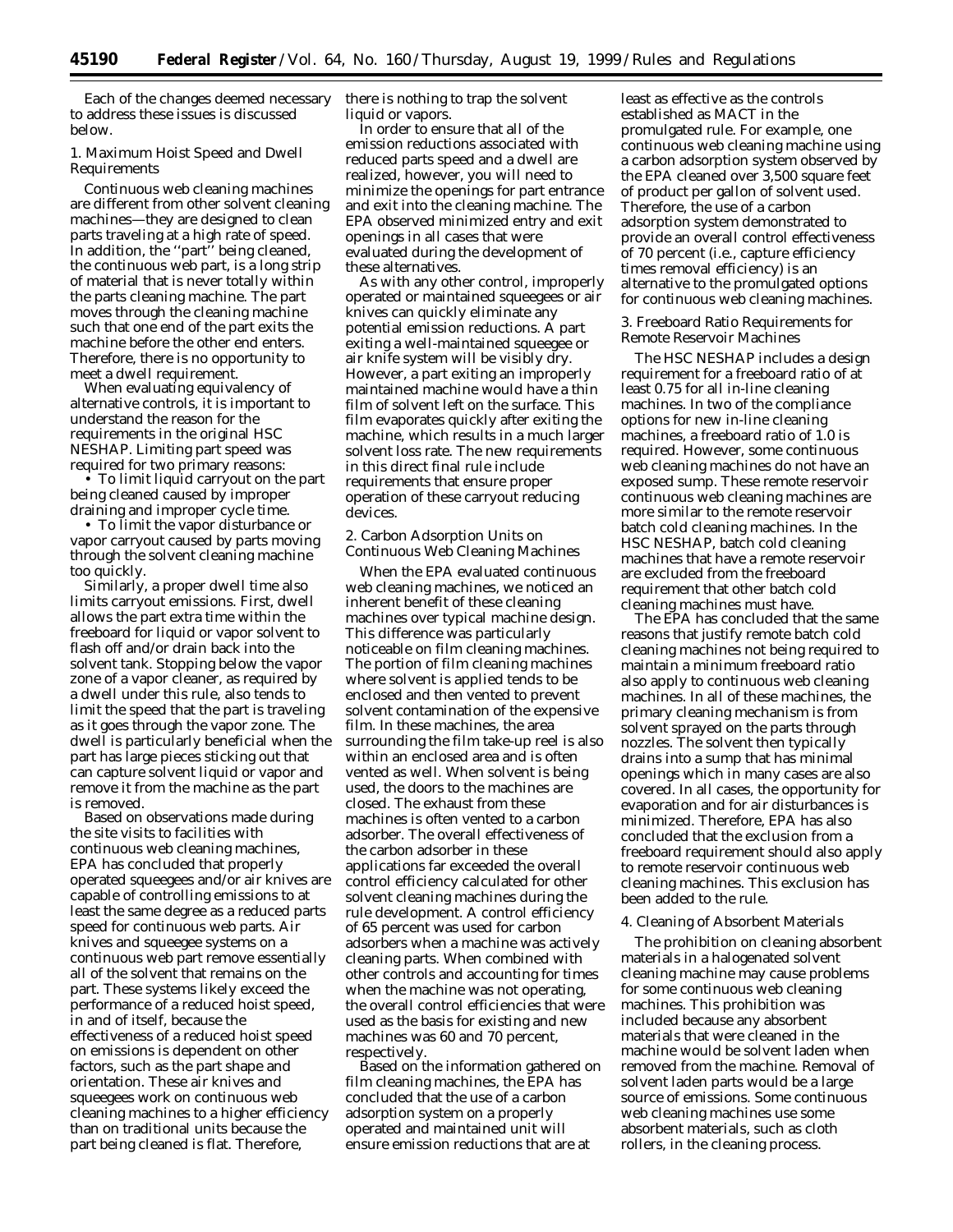The EPA did not intend to prohibit the use of absorbent materials as part of the cleaning mechanism in a machine. Since these absorbent materials would not be removed from the machine after each cleaning, no emissions from these materials would occur during each cleaning cycle. However, once these materials are removed from the cleaning machine, they would be solvent laden, and emissions would occur if the absorbent cleaning materials were not properly handled.

The ability to use absorbent materials as part of the cleaning machine is clarified in today's direct final rule. However, any rollers or other absorbent materials that are removed from continuous web cleaning machines must be treated as hazardous waste and disposed of as required by applicable hazardous waste rules.

### 5. Superheated Vapor Technology

The purpose of superheated technology is to heat the part(s) to evaporate even the thin layer of solvent film that can exist after solvent cleaning. This is typically achieved by the introduction of superheated vapor into an enclosed portion of a cleaner. The superheated vapor then heats the part(s) to above the boiling point of the solvent. Any solvent, even the typical solvent film, on the surface of a part is virtually eliminated by this process. The remaining problem for most cleaning machines is the vapor entrainment on the part(s).

This technique and its effective emission reductions are not dependent on external forces providing the heating (*i.e.*, vapors contacting a part to heat it). Therefore, any process that effectively raises the temperature of the part above the boiling point of the solvent should achieve the same effect. This would include any physical process that raises the temperature of the part itself.

For example, some of the continuous materials being cleaned are metal rods or wires. These parts are often sent through processes that reduce their circumference, such as through the use of a die. This process is generally exothermic and the part can become heated to several hundred degrees. If the temperature of the part is heated to above the boiling point of the solvent, the same emission reductions achieved by the superheated vapor technology should be obtained. In fact, by not reintroducing solvent, the emission reductions may actually increase. In today's direct final rule, a new term, superheated part technology, has been added as an alternative to superheated vapor technology in all options that

include a superheated vapor requirement.

6. Additional Clarification for Primary **Condensers** 

An additional issue arose during the evaluation of the equivalent control devices. While already included in the promulgated rule, EPA wishes to clarify a point concerning freeboard refrigeration devices on continuous web cleaning machines. The purpose of a primary condenser is to condense vapors that rise out of the boiling sump. On the other hand, a freeboard refrigeration device creates a cool air blanket to limit diffusion. Primary coils can serve as a freeboard refrigeration device under certain conditions for vapor cleaners. However, many continuous web cleaning machines are not vapor cleaning machines; therefore, no requirement for a primary condensing coil applies to these units. Even if the continuous web cleaning machines were vapor cleaning machines, the rule allows for primary coils to be considered a freeboard refrigeration device if the required temperature of the air blanket is created within the freeboard area. Therefore, the ability to use any type of cooling coils as a freeboard refrigeration device is emphasized and clarified for continuous web cleaning machines.

### *D. How Do I Know if My Machine is ''New'' or an ''Existing'' Continuous Web Cleaning Machine?*

Machines are classified as either new or existing based on the HSC NESHAP proposed on November 29, 1993. Continuous web cleaning machines on which construction started before November 29, 1993 are existing affected sources. Machines on which construction started on November 29, 1993 or later are new affected sources.

### *E. When Must I Comply With These New Requirements?*

You must comply with these requirements by December 12, 1999 for both your new and existing affected sources. This date was established in a **Federal Register** notice published on December 11, 1998 (63 FR 68397).

## **III. Other Changes**

## *A. What Change Is EPA Making That Applies to My Transformer Cleaning Operations?*

The EPA has recently become aware of a potential conflict between the HSC NESHAP and some specific Toxic Substances Control Act (TSCA) permits. Some facilities clean transformers contaminated with PCBs using batch cold halogenated solvent cleaning

machines. The cleaning of these PCBladen transformers is covered under TSCA permits, which include requirements to ensure proper draining and proper disposal of all materials. These transformers often include absorbent materials (*i.e.*, cardboard). The HSC NESHAP requirements for cold cleaning machines state that ''Sponges, fabric, wood, and paper shall not be cleaned.'' (§ 63.462(c)(8)).

It is not EPA's intent to prohibit the proper decontamination operation for PCB-laden transformers. The intent of this requirement in the HSC NESHAP is to reduce the amount of solvent loss due to improper cleaning of absorbent materials, such as rags and cloths. The EPA has reviewed the requirements in an example permit of a facility conducting decontamination of these transformers and concluded that TSCA permits should adequately ensure that the intent of the HSC NESHAP is met for these operations. For example, these permits have sufficient requirements for proper draining and disposal of the transformers. Therefore, EPA is adding an exclusion for cleaning absorbent materials in PCB-laden transformers, in compliance with a permit issued under TSCA, in this direct final rule.

### *B. What Changes Impact My Steam-Heated Vapor Cleaning Machines?*

Steam-heated vapor cleaning machines will no longer be required to have a device that shuts off the sump heat if the liquid level drops to the sump heater coils  $(\S 63.463(a)(4))$ . This requirement was included in the HSC NESHAP for all machines. However, since the promulgation of the HSC NESHAP, EPA has determined that this device is not necessary for steam-heated machines.

The lowest decomposition temperature of the chlorinated solvents subject to this rule is 788 degrees Fahrenheit (420 degrees Celsius). A steam-heated unit will never heat the solvent to 788 degrees Fahrenheit (420 degrees Celsius). Therefore, a switch that turns off the sump heat when the solvent layer reaches the heating coils is an unnecessary expense. Consequently, the requirement for low-level sump turn-off switches has been removed for steam-heated solvent cleaning machines.

# **IV. Impacts**

The changes contained in this direct final rule are corrections, clarifications, and equivalent compliance alternatives and do not change the intended coverage of the HSC NESHAP (subpart T). These changes will not affect the estimated emission reductions or the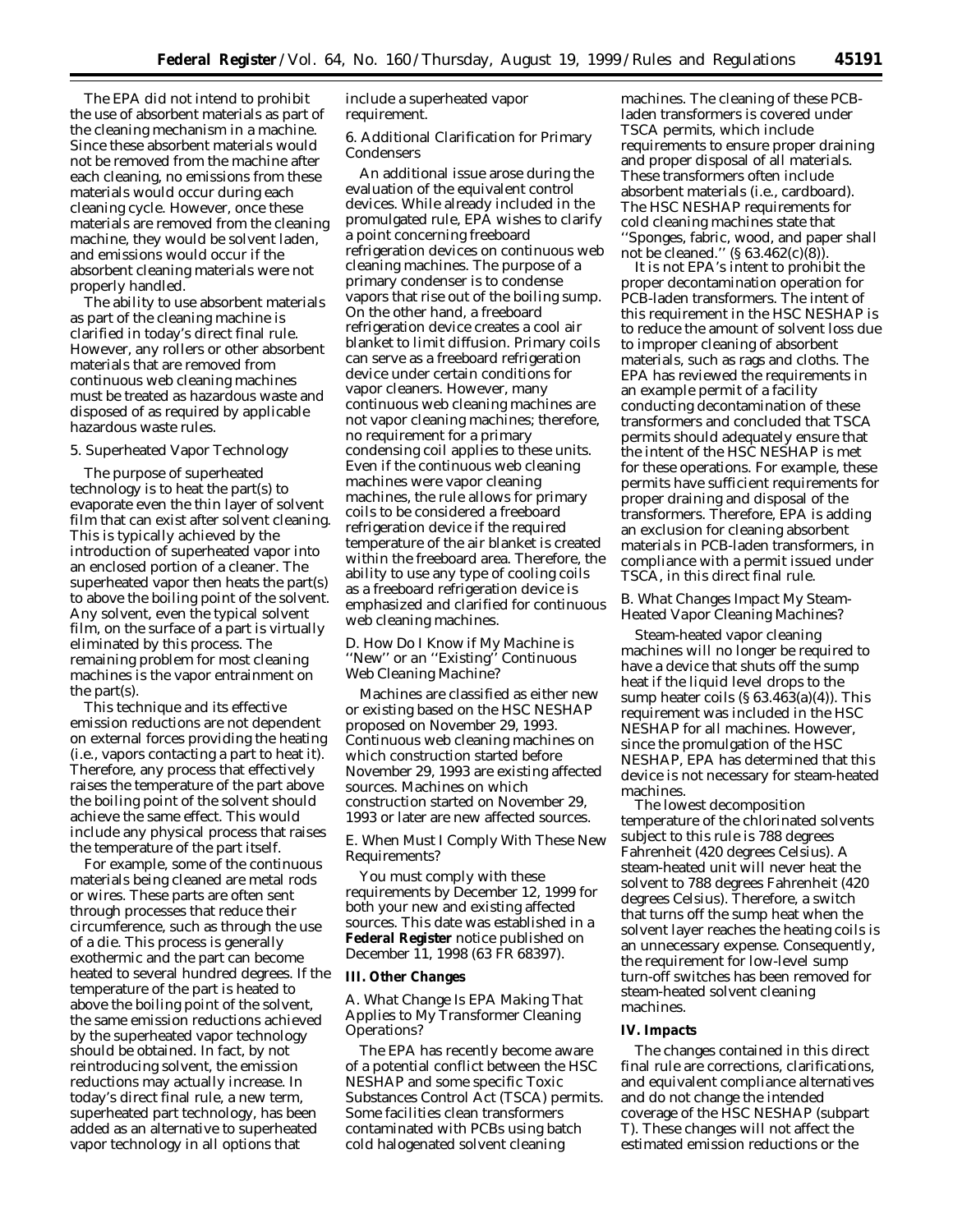control costs for these rules. These clarifications and corrections should make it easier for owners and operators of affected sources, and for local and State authorities, to understand and implement the requirements in subpart T. The equivalent compliance alternatives will make it possible for owners and operators of continuous web cleaning machines to comply with all requirements of subpart T.

## **V. Administrative Requirements**

#### *A. Docket*

The docket number for this rulemaking is A–92–39. The docket is an organized and complete file of information compiled by the EPA in the development of this rulemaking. The docket is a dynamic file because material is added throughout the rulemaking development. The docketing system is intended to allow members of the public and industries involved to readily identify and locate documents so that they can effectively participate in the rulemaking process. Along with the proposed and promulgated standards and their preambles, the docket contains the record in the case of judicial review. (See section 307(d)(7)(A) of the Clean Air Act.)

### *B. Executive Order 12866: Regulatory Planning and Review*

Under Executive Order 12866 (58 FR 51735, October 4, 1993), the EPA must submit significant regulatory actions to the Office of Management and Budget (OMB) for review. The Executive Order defines ''significant regulatory action'' as one that OMB determines is likely to result in a rule that may:

(1) Have an annual effect on the economy of \$100 million or more or adversely affect in a material way the economy, a sector of the economy, productivity, competition, jobs, the environment, public health or safety, or State, local, or tribal governments or communities;

(2) Create a serious inconsistency or otherwise interfere with an action taken or planned by another agency;

(3) Materially alter the budgetary impact of entitlements, grants, user fees, or loan programs, or the rights and obligations of recipients thereof; or

(4) Raise novel legal or policy issues arising out of legal mandates, the President's priorities, or the principles set forth in the Executive Order.

It has been determined that this direct final rule does not qualify as a ''significant regulatory action'' under the terms of Executive Order 12866 and, therefore, is not subject to review by OMB.

## *C. Executive Order 12875: Enhancing Intergovernmental Partnerships*

Under Executive Order 12875, the EPA may not issue a regulation that is not required by statute and that creates a mandate upon a State, local, or tribal government unless the Federal government provides the funds necessary to pay the direct compliance costs incurred by those governments or the EPA consults with those governments. If the EPA complies by consulting, Executive Order 12875 requires the EPA to provide to OMB a description of the extent of the EPA's prior consultation with representatives of affected State, local, and tribal governments, the nature of their concerns, copies of any written communications from the governments, and a statement supporting the need to issue the regulation. In addition, Executive Order 12875 requires the EPA to develop an effective process permitting elected officials and other representatives of State, local, and tribal governments ''to provide meaningful and timely input in the development of regulatory proposals containing significant unfunded mandates.

Today's direct final rule does not create a mandate on State, local, or tribal governments. This direct final rule does not impose any enforceable duties on these entities. Accordingly, the requirements of section 1(a) of Executive Order 12875 do not apply to this direct final rule.

## *D. Executive Order 13084: Consultation and Coordination With Indian Tribal Governments*

Under Executive Order 13084, the EPA may not issue a regulation that is not required by statute, that significantly or uniquely affects the communities of Indian tribal governments, and that imposes substantial direct compliance costs on those communities unless the Federal government provides the funds necessary to pay the direct compliance costs incurred by the tribal governments or the EPA consults with those governments. If the EPA complies by consulting, Executive Order 13084 requires the EPA to provide to OMB, in a separately identified section of the preamble to the rule, a description of the extent of the EPA's prior consultation with representatives of affected tribal governments, a summary of the nature of their concerns, and a statement supporting the need to issue the regulation. In addition, Executive Order 13084 requires the EPA to develop an effective process permitting elected officials and other

representatives of Indian tribal governments ''to provide meaningful and timely input in the development of regulatory policies on matters that significantly or uniquely affect their communities.''

This direct final rule does not impose any duties or compliance costs on Indian tribal governments. Further, the direct final rule provided herein does not significantly alter the control standards imposed by the HSC NESHAP for any source, including any that may affect communities of the Indian tribal governments. Hence, today's direct final rule does not significantly or uniquely affect the communities of Indian tribal governments. Accordingly, the requirements of section 3(b) of Executive Order 13084 do not apply to this direct final rule.

#### *E. Unfunded Mandates Reform Act*

Title II of the Unfunded Mandates Reform Act (UMRA) of 1995, Public Law 104–4, establishes requirements for Federal agencies to assess the effects of their regulatory actions on State, local, and tribal governments and the private sector. Under section 202 of the UMRA, the EPA generally must prepare a written statement, including a costbenefit analysis, for proposed and final rules with ''Federal mandates'' that may result in expenditures to State, local, and tribal governments, in the aggregate, or to the private sector, of \$100 million or more in any 1 year. Before promulgating an EPA rule for which a written statement is needed, section 205 of the UMRA generally requires the EPA to identify and consider a reasonable number of regulatory alternatives and adopt the least costly, most costeffective, or least burdensome alternative that achieves the objectives of the rule. The provisions of section 205 do not apply when they are inconsistent with applicable law. Moreover, section 205 allows the EPA to adopt an alternative other than the least costly, most cost-effective, or least burdensome alternative if the Administrator publishes with the final rule an explanation why that alternative was not adopted. Before the EPA establishes any regulatory requirements that may significantly or uniquely affect small governments, including tribal governments, it must have developed under section 203 of the UMRA a small government agency plan. The plan must provide for notifying potentially affected small governments, enabling officials of affected small governments to have meaningful and timely input in the development of the EPA regulatory proposals with significant Federal intergovernmental mandates, and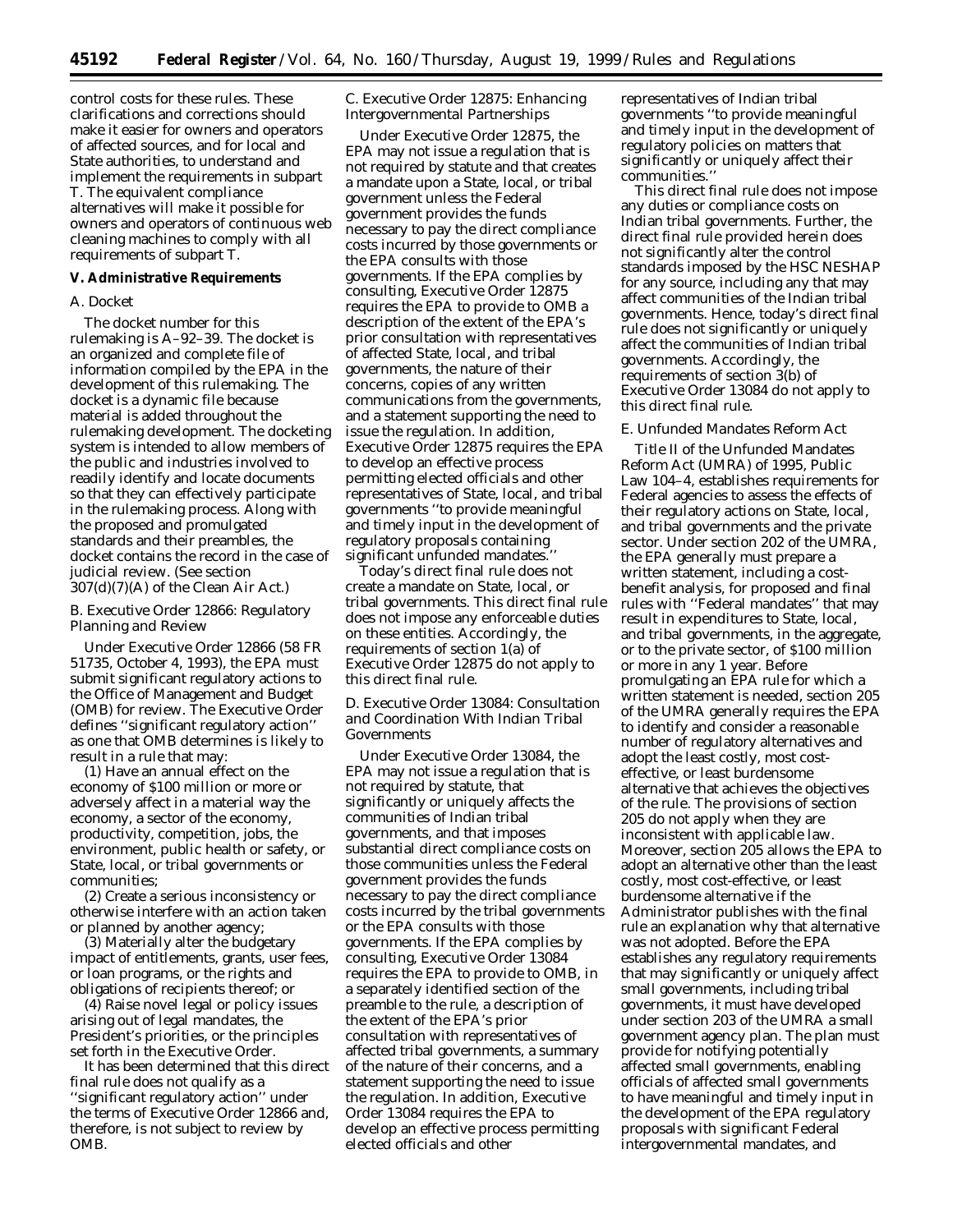informing, educating, and advising small governments on compliance with the regulatory requirements.

The EPA has determined that this direct final rule does not include a Federal mandate that may result in estimated costs of \$100 million or more to either State, local, or tribal governments in the aggregate or to the private sector in any 1 year, and that this direct final rule does not significantly or uniquely impact small governments, because it contains no requirements that apply to such governments or impose obligations upon them. The EPA has not prepared a budgetary impact statement or specifically addressed the selection of the least costly, most cost-effective, or least burdensome alternative. In addition, because small governments will not be significantly or uniquely affected by this rule, the EPA is not required to develop a plan with regard to small governments. Therefore, the requirements of the UMRA do not apply to this direct final rule.

## *F. Regulatory Flexibility/Small Business Regulatory Enforcement Fairness Act*

The Regulatory Flexibility Act of 1980 (5 U.S.C. 601, *et seq.*), as amended by the Small Business Regulatory Enforcement Fairness Act (SBREFA) of 1996, requires the EPA to give special consideration to the effect of Federal regulations on small entities and to consider regulatory options that might mitigate any such impacts. The EPA must prepare a regulatory flexibility analysis unless the EPA certifies that the rule will not have a ''significant impact on a substantial number of small entities.'' Small entities include small businesses, small not-for-profit enterprises, and small government jurisdictions.

This direct final rule would not have a significant impact on a substantial number of small entities because it clarifies and makes corrections to the promulgated HSC NESHAP, but imposes no additional regulatory requirements on owners or operators of affected sources.

## *G. Paperwork Reduction Act*

The information collection request (ICR) was submitted to the OMB under the Paperwork Reduction Act (44 U.S.C. 3501, *et seq.*) at the time this rule was originally promulgated. The amendments to the HSC NESHAP contained in this direct final rule will have no impact on the information collection burden estimates made previously. Therefore, the ICR has not been revised.

### *H. Executive Order 13045: Protection of Children From Environmental Health Risks and Safety Risks*

Executive Order 13045, ''Protection of Children from Environmental Health Risks and Safety Risks'' (62 FR 19885, April 23, 1997), applies to any rule that: (1) Is determined to be ''economically significant'' as defined under Executive Order 12866, and (2) concerns an environmental health or safety risk that the EPA has reason to believe may have a disproportionate effect on children. If the regulatory action meets both criteria, the EPA must evaluate the environmental health or safety effects of the planned rule on children, and explain why the planned regulation is preferable to other potentially effective and reasonably feasible alternatives considered by the EPA.

The EPA interprets Executive Order 13045 as applying only to those regulatory actions that are based on health or safety risks, so that the analysis required under section 5–501 of the Executive Order has the potential to influence the regulation. This direct final rule is not subject to Executive Order 13045 because it is not an ''economically significant'' regulatory action as defined by Executive Order 12866, and it is based on technology performance rather than health or risks that may disproportionately affect children.

### *I. Submission to Congress and the Comptroller General*

The Congressional Review Act, 5 U.S.C. 801, *et seq.*, as added by the SBREFA of 1996, generally provides that before a rule may take effect, the agency promulgating the rule must submit a rule report, which includes a copy of the rule, to each House of the Congress and to the Comptroller General of the United States. The EPA will submit a report containing this direct final rule and other required information to the United States Senate, the United States House of Representatives, and the Comptroller General of the United States prior to publication of this direct final rule in the **Federal Register**. A major rule cannot take effect until 60 days after it is published in the **Federal Register**. This direct final rule is not a ''major rule'' as defined by 5 U.S.C. 804(2).

### *J. National Technology Transfer and Advancement Act*

Section 12(d) of the National Technology Transfer and Advancement Act (NTTAA) of 1995, Public Law 104– 113, section 12(d) (15 U.S.C. 272 note), directs the EPA to use voluntary

consensus standards in its regulatory activities unless to do so would be inconsistent with applicable law or otherwise impractical. Voluntary consensus standards are technical standards (*e.g.,* materials specifications, test methods, sampling procedures, business practices, etc.) that are developed or adopted by one or more voluntary consensus standards bodies. The NTTAA requires the EPA to provide Congress, through OMB, with explanations when the EPA decides not to use available and applicable voluntary consensus standards.

This action does not involve the proposal of any new technical standards. The EPA welcomes comments on this aspect of the direct final rule and, specifically, invites the public to identify potentially applicable voluntary consensus standards and to explain why such standards should be used in this regulation.

As part of a larger effort, the EPA is undertaking a project to cross-reference existing voluntary consensus standards on testing, sampling, and analysis with current and future EPA test methods. When completed, this project will assist the EPA in identifying potentially applicable voluntary consensus standards which can then be evaluated for equivalency and applicability in determining compliance with future regulations.

### **List of Subjects in 40 CFR Part 63**

Environmental protection, Air pollution control, Continuous web cleaning, Film cleaning, Halogenated solvent cleaning machines, Hazardous substances.

#### Dated: August 6, 1999.

**Carol M. Browner,**

#### *Administrator.*

For the reasons set out in the preamble, title 40, chapter I of the Code of Federal Regulations is amended as follows.

### **PART 63—NATIONAL EMISSION STANDARDS FOR HAZARDOUS AIR POLLUTANTS FOR SOURCE CATEGORIES**

1. The authority citation for part 63 continues to read as follows:

**Authority:** 42 U.S.C. 7401, *et seq.*

### **Subpart T—National Emission Standards for Halogenated Solvent Cleaning**

2. Amend § 63.461 by adding, in alphabetical order, definitions for ''air knife system,'' ''remote reservoir continuous web cleaning machine,'' ''squeegee system,'' and ''superheated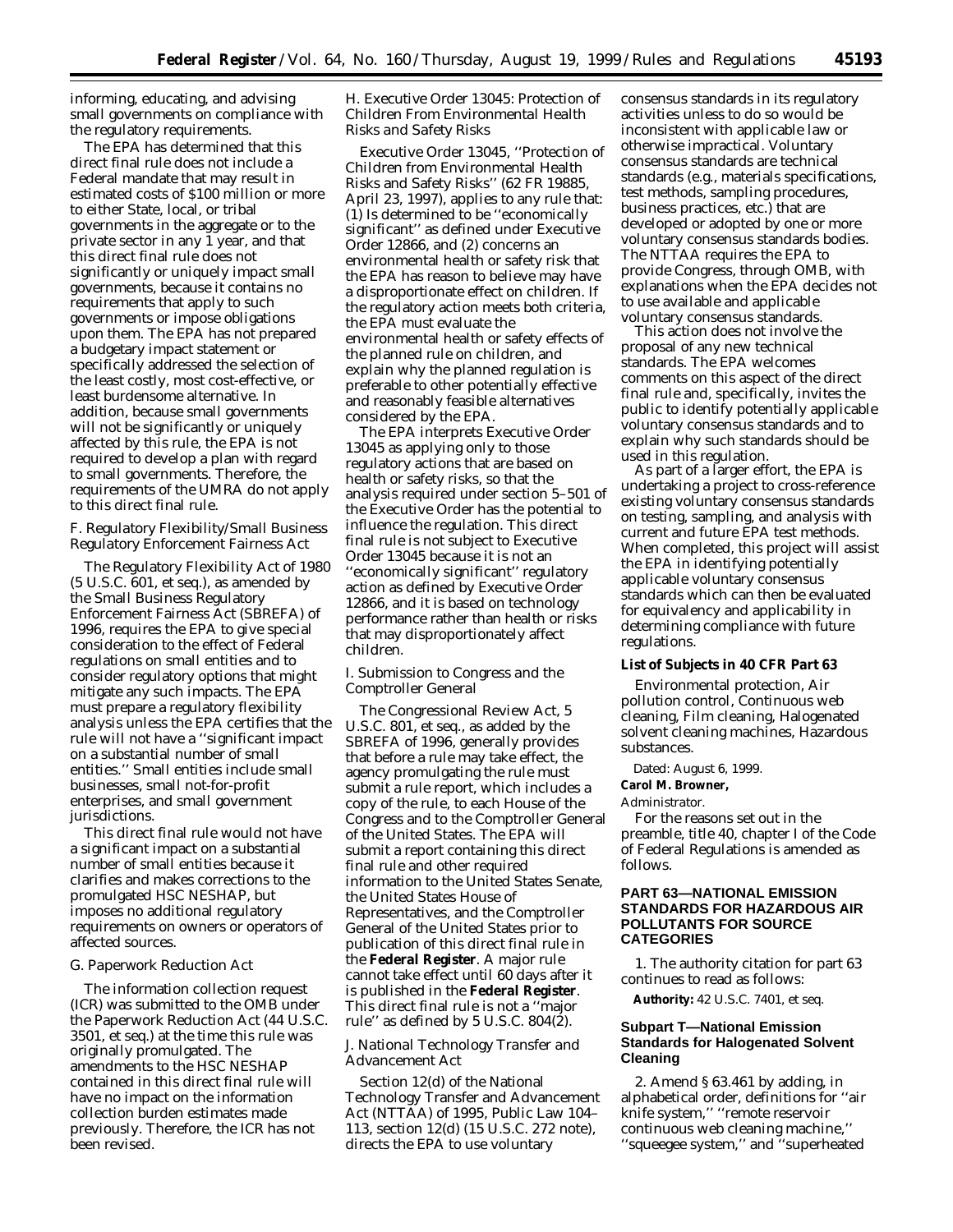part technology,'' and by revising the definition of ''continuous web cleaning machine'' to read as follows:

#### **§ 63.461 Definitions.**

\* \* \* \* \* *Air knife system* means a device that directs forced air at high pressure, high volume, or a combination of high pressure and high volume, through a small opening directly at the surface of a continuous web part. The purpose of this system is to remove the solvent film from the surfaces of the continuous web part.

\* \* \* \* \* *Continuous web cleaning machine* means a solvent cleaning machine in which parts such as film, coils, wire, and metal strips are cleaned at speeds in excess of 11 feet per minute. Parts are generally uncoiled, cleaned such that the same part is simultaneously entering and exiting the solvent application area of the solvent cleaning machine, and then recoiled or cut. For the purposes of this subpart, all continuous web cleaning machines are considered to be a subset of in-line solvent cleaning machines.

\* \* \* \* \* *Remote reservoir continuous web cleaning machine* means a continuous web cleaning machine in which there is no exposed solvent sump. In these units, the solvent is pumped from an enclosed chamber and is typically applied to the continuous web part through a nozzle or series of nozzles. The solvent then drains from the part and is collected and recycled through the sump, allowing no solvent to pool in the work or cleaning area.

\* \* \* \* \* *Squeegee system* means a system that uses a series of pliable surfaces to remove the solvent film from the surfaces of the continuous web part. These pliable surfaces, called squeegees, are typically made of rubber or plastic media, and need to be periodically replaced to ensure continued proper function.

\* \* \* \* \* *Superheated part technology* means a system that is part of the continuous web cleaning process that heats the continuous web part either directly or indirectly to a temperature above the boiling point of the cleaning solvent. This could include a process step, such as a tooling die that heats the part as it is processed, as long as the part remains superheated through the cleaning machine.

\* \* \* \* \* 3. Amend § 63.462 by revising paragraphs (c) introductory text and  $(c)(8)$  and adding paragraph  $(c)(9)$  to read as follows:

### **§ 63.462 Batch cold cleaning machine standards.**

\* \* \* \* \* (c) Each owner or operator of a batch cold solvent cleaning machine complying with paragraphs (a)(2) or (b) of this section shall comply with the work and operational practice requirements specified in paragraphs  $(c)(1)$  through  $(c)(9)$  of this section, as applicable.

\* \* \* \* \* (8) Except as provided in paragraph (c)(9) of this section, sponges, fabric, wood, and paper products shall not be cleaned.

(9) The prohibition in paragraph  $(c)(8)$ of this section does not apply to the cleaning of porous materials that are part of polychlorinated biphenyl (PCB) laden transformers if those transformers are handled throughout the cleaning process, and disposed of in compliance with an approved PCB disposal permit issued in accordance with the Toxic Substances Control Act (TSCA).

\* \* \* \* \* 4. Amend § 63.463 by revising paragraphs (a) introductory text, (c) introductory text, (d) introductory text, (e) introductory text and (e)(2) introductory text, and by adding paragraphs  $(e)(2)(viii)$  through  $(e)(2)(x)$ and paragraph (g) to read as follows:

### **§ 63.463 Batch vapor and in-line cleaning machine standards.**

(a) Except as provided in § 63.464 for all cleaning machines and in paragraph  $(g)(3)$  of this section for continuous web cleaning machines, each owner or operator of a solvent cleaning machine subject to the provisions of this subpart shall ensure that each existing or new batch vapor or in-line solvent cleaning machine subject to the provisions of this subpart conforms to the design requirements specified in paragraphs  $(a)(1)$  through  $(a)(7)$  of this section.

\* \* \* \* \* (c) Except as provided in § 63.464 for all cleaning machines and in paragraph  $(g)(3)$  of this section for continuous web cleaning machines, each owner or operator of an existing or new in-line solvent cleaning machine shall comply with paragraph  $(c)(1)$  or  $(c)(2)$  of this section as appropriate. The owner or operator of a continuous web cleaning machine shall comply with the requirements of paragraph (g) in lieu of complying with this paragraph.

\* \* \* \* \* (d) Except as provided in § 63.464 for all cleaning machines and in paragraph

 $(g)(3)$  of this section for continuous web cleaning machines, each owner or operator of an existing or new batch vapor or in-line solvent cleaning machine shall meet all of the following required work and operational practices specified in paragraphs (d)(1) through  $(d)(12)$  of this section, as applicable.

\* \* \* \* \* (e) Except as provided in paragraph (g)(4) of this section, each owner or operator of a solvent cleaning machine complying with paragraph (b), (c), or (g) of this section shall comply with the requirements specified in paragraphs  $(e)(1)$  through  $(e)(4)$  of this section.

\* \* \* \* \* (2) Determine during each monitoring period whether each control device used to comply with these standards meets the requirements specified in paragraphs  $(e)(2)(i)$  through  $(e)(2)(x)$  of this section.

\* \* \* \* \* (viii) If a superheated part system is used to comply with the standards for continuous web cleaning machines in paragraph (g) of this section, the owner or operator shall ensure that the temperature of the continuous web part is at least 10 degrees Fahrenheit above the solvent boiling point while the part is traveling through the cleaning machine.

(ix) If a squeegee system is used to comply with the continuous web cleaning requirements of paragraph  $(g)(3)(iii)$  of this section, the owner or operator shall comply with the following requirements.

(A) Determine the appropriate maximum product throughput for the squeegees used in the squeegee system, as described in § 63.465(f).

(B) Conduct the weekly monitoring required by § 63.466(a)(3). Record both the results of the visual inspection and the length of continuous web product cleaned during the previous week.

(C) Calculate the total amount of continuous web product processed since the squeegees were replaced and compare to the maximum product throughput for the squeegees.

(D) Ensure squeegees are replaced no later than when the maximum product throughput is attained.

(E) Redetermine the maximum product throughput for the squeegees if any solvent film is visible on the continuous web part immediately after it exits the cleaning machine.

(x) If an air knife system is used to comply with the continuous web cleaning requirements of paragraph  $(g)(3)(iii)$  of this section, the owner or operator shall comply with the following requirements.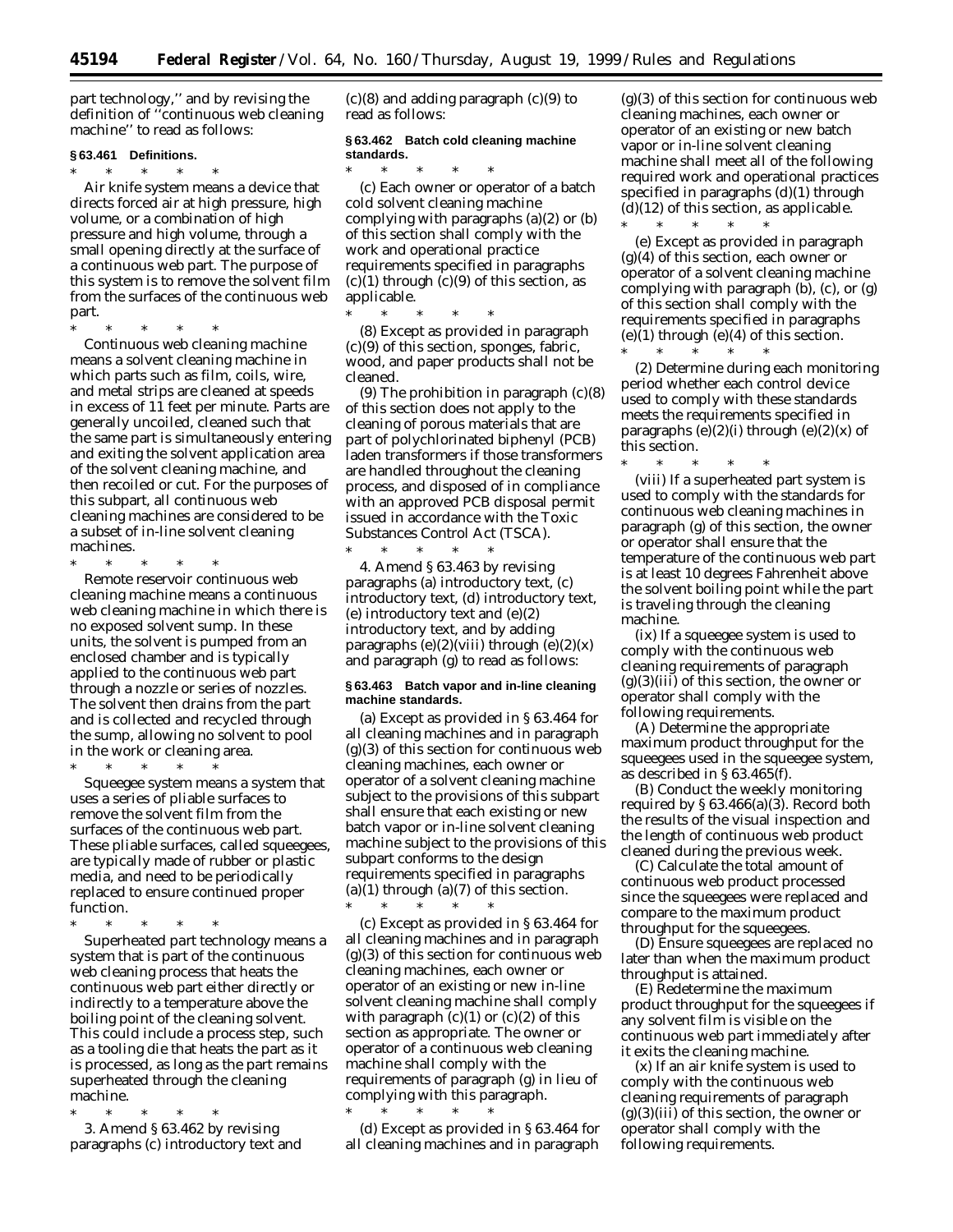(A) Determine the air knife parameter and parameter value that demonstrates to the Administrator's satisfaction that the air knife is properly operating. An air knife is properly operating if no visible solvent film remains on the continuous web part after it exits the cleaning machine.

(B) Maintain the selected air knife parameter value at the level determined in paragraph (a) of this section.

(C) Conduct the weekly monitoring required by § 63.466(a)(3).

(D) Redetermine the proper (air knife parameter) value if any solvent film is visible on the continuous web part immediately after it exits the cleaning machine.

(f) \* \* \*

(g) Except as provided in § 63.464, each owner or operator of a continuous web cleaning machine shall comply with paragraphs  $(g)(1)$  through  $(g)(4)$  of this section for each continuous web cleaning machine.

(1) Except as provided in paragraph  $(g)(2)$  of this section, install, maintain, and operate one of the following control combinations on each continuous web cleaning machine.

(i) For each existing continuous web cleaning machine, the following control combinations are allowed:

(A) Superheated vapor or superheated part technology; and a freeboard ratio of 1.0 or greater.

(B) Freeboard refrigeration device; and a freeboard ratio of 1.0 or greater.

(C) Carbon adsorption system.

(ii) For each new continuous web cleaning machine, the following control combinations are allowed:

(A) Superheated vapor or superheated part technology; and a freeboard refrigeration device.

(B) A freeboard refrigeration device and a carbon adsorber.

(C) Superheated vapor or superheated part technology; and a carbon adsorber.

(2) If a carbon adsorber system can be demonstrated to the Administrator's satisfaction to have an overall control efficiency (*i.e.*, capture efficiency times removal efficiency) of 70 percent or greater, this system is equivalent to the options in paragraph (g) of this section. A system that is demonstrated to have an overall control efficiency of 70 percent or greater can be used in lieu of the control combinations in paragraph  $(g)(1)$  of this section.

(3) In lieu of complying with the provisions of § 63.463(a), the owner or operator of a continuous web cleaning machine shall comply with the following provisions:

(i) Each cleaning machine shall be designed or operated to meet one of the following control equipment or technique requirements:

(A) An idling and downtime mode cover, as described in  $\S 63.463(d)(1)(i)$ , that may be readily opened or closed, that completely covers the cleaning machine openings when in place, and is free of cracks, holes, and other defects.

(B) A reduced room draft as described in § 63.463(e)(2)(ii).

(C) Gasketed or leakproof doors that separate both the continuous web part feed reel and take-up reel from the room atmosphere if the doors are checked according to the requirements of § 63.463(e)(iii).

(ii) Each continuous web cleaning machine shall have a freeboard ratio of 0.75 or greater unless that cleaning machine is a remote reservoir continuous web cleaning machine.

(iii) Each cleaning machine shall have an automated parts handling system capable of moving parts or parts baskets at a speed of 3.4 meters per minute (11 feet per minute) or less from the initial loading of parts through removal of cleaned parts unless the cleaning machine is a continuous web cleaning machine that has a squeegee system or air knife system installed, maintained, and operated on the continuous web cleaning machine meeting the requirements of § 63.463(e).

(iv) Each vapor cleaning machine shall be equipped with a device that shuts off the sump heat if the sump liquid solvent level drops to the sump heater coils.

(v) Each vapor cleaning machine shall be equipped with a vapor level control device that shuts off sump heat if the vapor level in the vapor cleaning machine rises above the height of the primary condenser.

(vi) Each vapor cleaning machine shall have a primary condenser.

(vii) Each cleaning machine that uses a lip exhaust shall be designed and operated to route all collected solvent vapors through a properly operated and maintained carbon adsorber that meets the requirements of  $\S 63.463(e)(2)(ii)$ .

(4) In lieu of complying with the provisions of § 63.463(d), the owner or operator of a continuous web cleaning machine shall comply with the following provisions:

(i) Control air disturbances across the cleaning machine opening(s) by incorporating one of the following pieces of control equipment or techniques:

(A) Cover(s) to each solvent cleaning machine shall be in place during the idling mode and during the downtime mode unless either the solvent has been removed from the machine or maintenance or monitoring is being performed that requires the cover(s) in place.

(B) A reduced room draft as described in § 63.463(e)(2)(ii).

(C) Gasketed or leakproof doors or covers that separate both the continuous web part feed reel and take-up reel from the room atmosphere if the doors are checked according to the requirements of § 63.463(e)(iii).

(ii) Any spraying operations shall be conducted in a section of the solvent cleaning machine that is not directly exposed to the ambient air (*i.e.*, a baffled or enclosed area of the solvent cleaning machine) or within a machine having a door or cover that meets the requirements of paragraph  $(g)(4)(i)(C)$  of this section.

(iii) During start-up of each vapor cleaning machine, the primary condenser shall be turned on before the sump heater.

(iv) During shutdown of each vapor cleaning machine, the sump heater shall be turned off and the solvent vapor layer allowed to collapse before the primary condenser is turned off.

(v) When solvent is added or drained from any solvent cleaning machine, the solvent shall be transferred using threaded or other leakproof couplings and the end of the pipe in the solvent sump shall be located beneath the liquid solvent surface.

(vi) Each solvent cleaning machine and associated controls shall be maintained as recommended by the manufacturers of the equipment or using alternative maintenance practices that have been demonstrated to the Administrator's satisfaction to achieve the same or better results as those recommended by the manufacturer.

(vii) Waste solvent, still bottoms, sump bottoms, and waste absorbent materials used in the cleaning process for continuous web cleaning machines shall be collected and stored in waste containers. The closed containers may contain a device that would allow pressure relief, but would not allow liquid solvent to drain from the container.

(viii) Except as provided in paragraph  $(g)(4)(ix)$  of this section, sponges, fabric, wood, and paper products shall not be cleaned.

(ix) The prohibition in paragraph  $(g)(4)(viii)$  does not apply to absorbent materials that are used as part of the cleaning process of continuous web cleaning machines, including rollers and roller covers.

5. Amend § 63.465 by adding paragraph (f) to read as follows:

### **§ 63.465 Test methods.**

\* \* \* \* \* (f) Each owner or operator of a continuous web cleaning machine using